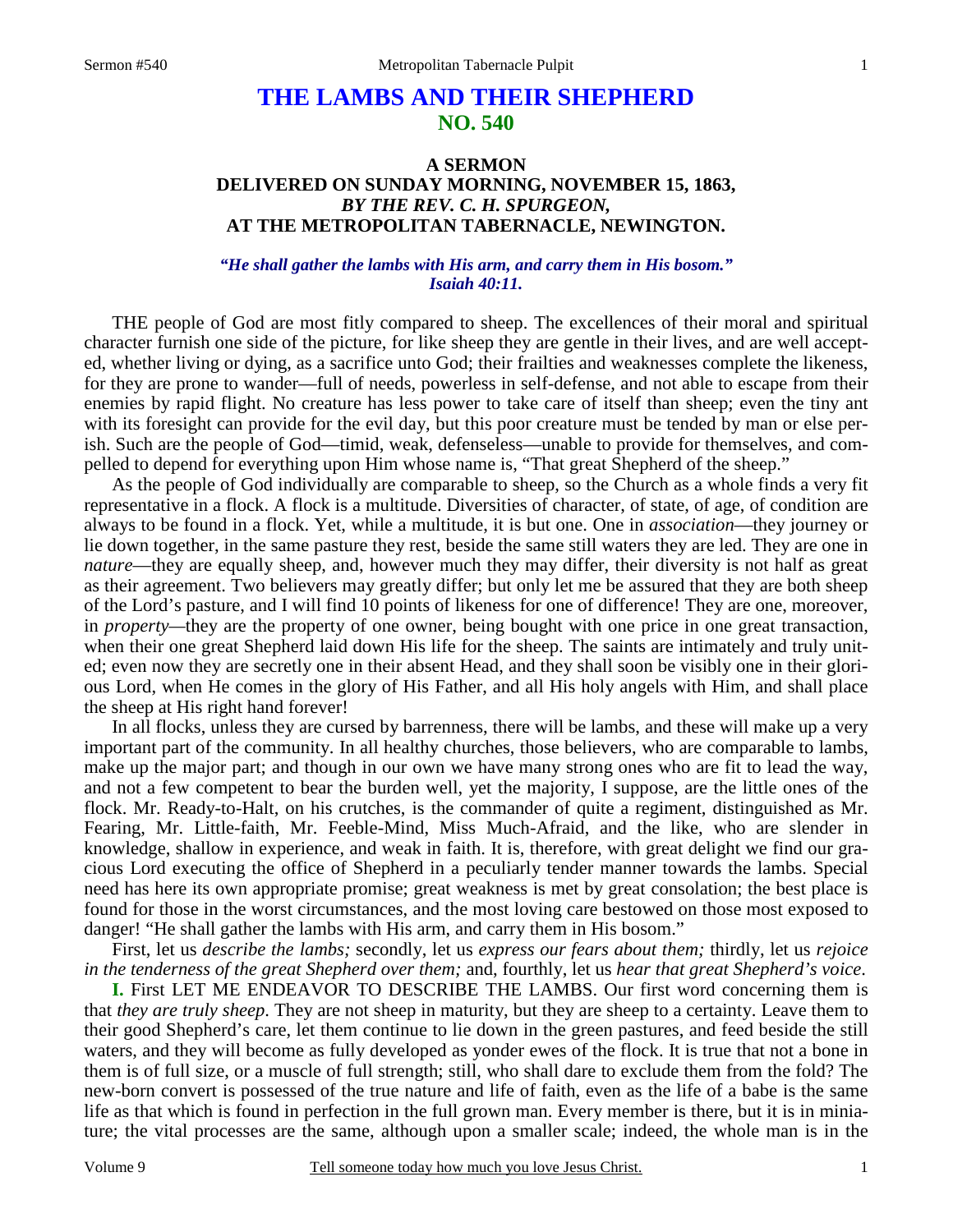child, and so the whole life of God is in the feeblest believer! If you will mark the signs of a sheep, you shall see them more or less distinctly in every one of the lambs. The sheep of God are *harmless,* "Holy, harmless, undefiled, separate from sinners." They can bear, but they cannot revenge. They have neither power nor will to hurt others. They would sooner be cheated a thousand times than wrong their fellow men. They may sometimes be "wise as serpents"—they are commanded to be so—but then they blend with this the obedience to the precept, "Be you harmless as doves." If I see any man injuring his fellows—tearing, rending, fighting, quarrelling—if I see him blustering and proud, I discern at once that he is no sheep of God; for this is the mark of the Lord's people, that they when reviled, revile not again, but have put on as the elect of God, a heart of compassion, kindness, and long-suffering. You will find this holy, non-resistance of evil even more in the lambs than in some of the sheep, for worldly influences frequently wear off this beautiful bloom from older professors. The sheep goes further than the noninflicting of evil, it *bears evil without complaint;* they are led to the slaughter and they are silent; they are thrown down by the shearer, but they are dumb. There is nothing revolting in the sight of the slaughter of a lamb even by our ordinary butchery, for the gentle creature is so passive and silent, that with scarcely a struggle its life oozes forth from it. Long before the knife is at their throats, the swine awaken all the neighborhood, fitly teaching us how rebellious are the wicked under their trials, and how horribly they are afraid of death; but in the case of the lamb, there is so little to shock or disgust, that the most delicate might have stood in the tabernacle of old, and seen the multitudes of lambs slaughtered without feeling any other emotion than a hallowed awe at the sinfulness of sin, and the value of the atonement by which it is put away. The extraordinary patience of the sheep is seen in God's people when they joyously endure a weight of affliction, and pass through the valley of death with composure. Whether it is to the knife of death or to the shears of his persecutors, the faithful is alike patient, and the lambs of the flock partake of the same endurance.

Sheep, again, are *clean* creatures—clean in their feeding—carrion never tempts them—clean in their habits. The sow may revel in her wallowing in the mire, but sheep love the green pastures, and if it dirties itself, it is not easy till it has cleaned itself as best it may. So God's people are holy. Be especially mindful of holiness, my beloved friends, for when men begin to despise holiness, they lose one of the most prominent marks of a child of God! Now the lambs may not have all the excellences of the sheep, but they quite as earnestly pant after holiness. Their daily prayer is—

*"Teach me to run in Your commands, It is a delightful road. Nor let my head, nor heart, nor hands, Offend against my God."* 

They pant to be perfect in their obedience to God, and sigh and cry when they find, by daily experience, that the flesh lusts for evil, and that the tendency of the heart is to go astray. Furthermore the sheep is *guileless*. You see the lion creeping through the thicket full of cunning; but sheep have none. "Poor, simple sheep," we say; and God's people are a simple people. Like Nathaniel of old, we may say of them, "Behold an Israelite, indeed, in whom is no guile." Those who are crafty and cunning betray but very little of the Spirit of Jesus. Jesus was no dupe for knaves, but at the same time, a fool was safe in His hands; and so with the Christian, he is not to be so foolish as to be the prey of every deceiver, but he is to be so generous that the most foolish shall never be wronged, or have advantage taken of them by him! The lambs bear this character as well as the sheep—they, too, know no guile. Again, sheep are *obedient*. When a man tames a lion so that he may sport with it, he gets the name of lion-tamer; nobody is renowned for taming a sheep, for it has an obedient disposition, and so all the elect of God, when they have been renewed by divine grace, have an obedient and yielding spirit. They are willing to follow their great protector at His will. "Not my will, but Yours be done," is the constant bleat of every sheep, and every lamb of the flock when it is in a right state of heart. The lambs, then, are truly sheep in all the essential points.

Do not forget, dear friends, that the lambs are *truly* CHRIST'S *sheep*. They are as dearly bought with His blood; they are as surely objects of His care; they are as manifestly illustrations of His power; they shall as certainly be proofs of His faithfulness, as the strongest of the flock. When you look upon a child of God who has only known his Lord for the last few days, you must not despise him, for he is as dear to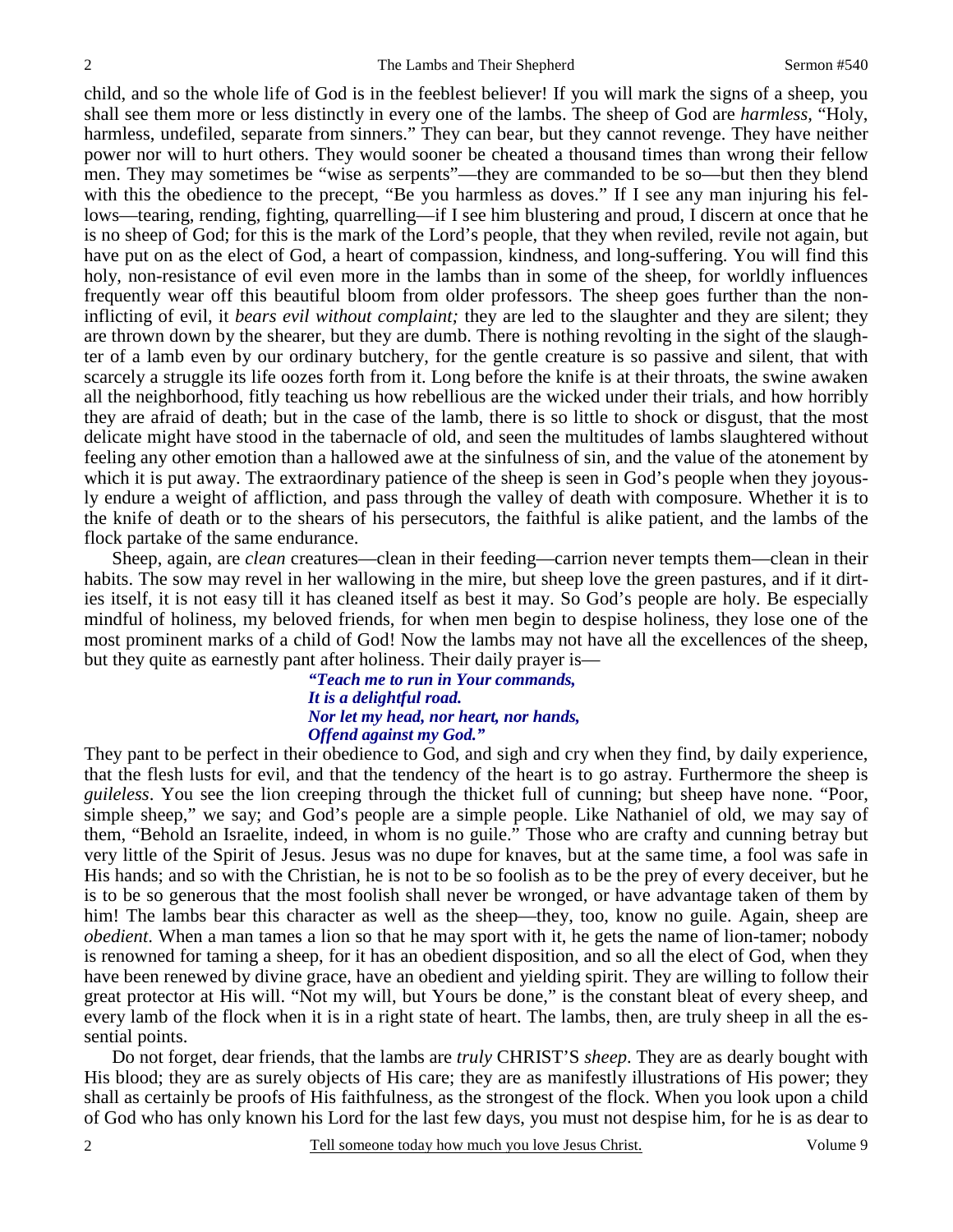Well, but if they are truly sheep, and truly Christ's sheep, why are they lambs? And in what way are they distinguished? Some of them are lambs *for age,* though not all; for there are some young Christians who are full grown, and there are others very aged who remain to be lambs, still. Growth in divine grace does not coincide with progress in human stature. Many men are 70 years old, and are, nevertheless, little children in grace; and, on the other hand, there are a few who at 20 are as solid, and profound, and spiritual as veterans of eighty! It is not a man's *age* alone, yet for the most part, the young in years are also children in the divine family.

The distinguishing mark lies rather in spiritual deficiencies—they are but children in *knowledge*. Many in the church do not as yet understand the loftier doctrines of revelation. They know Christ; they know themselves, somewhat, but they cannot "comprehend with all saints, what are the lengths and breadths." As yet they have not taken a high degree in Christ's school. They sit at His feet with Mary, but they have not come to lean their heads upon His bosom with John. Some doctrines greatly puzzle them. They are the subjects of many doubts and fears under which they would not suffer if they knew more. They are easily put out by those who oppose themselves against the Word of God because they are not established in what they know. They have not yet come to know the arguments which prove a doctrine. They believe, but scarcely know *why* they believe—and in this respect they are but lambs of the flock.

They are immature also in *experience*. They know that they have an evil heart, but they have not *felt*  all its evil yet—they know not the plague within as they will when God permits the fountains of the great deep to be broken up. Their heavy trials are yet to come. They have not yet felt the foot of Satan upon their necks in the valley of humiliation, nor trod the dark places of the valley of death shade. They have not tried and proved this wicked world—they are consequently too trustful of men. They have not yet proved the promises of God and their veracity; they have not as yet passed through the deep waters supported by an Almighty arm; they have not forded the floods of flame, protected by Omnipotent love. They are shallow in the inner life; their experience is only up to their ankles; they have not learned to swim in the stream. Their little boats keep near the shore, they have not passed the great and deep sea; they are raw recruits in the army, and have not yet seen the garments rolled in blood.

So are they lambs in *tenderness of feeling*. They are too susceptible, and therefore acutely feel the unkindness of the world. If anyone speaks evil of them, they fret over it; if their conduct is misconstrued by the wicked, they are greatly troubled. They have sleepless nights as the results of a slander which stronger saints would smile at. They have not as yet acquired that hardness to which the Christian soldier attains by enduring hardness. Young believers cry out where advanced believers would hardly wince. An ounce is more to them than a pound to the strong man. They cannot bear the brunt of the battle or the storm—they need seasoning for the strife. They are lambs for tenderness.

Then, again, they are *timid and trembling,* and dare not courageously proclaim themselves at all times on the Lord's side. To give a reason of the hope that is in them with meekness and fear is a great trial to them. Coming before the church was a very blessed lesson to them—it braced their nerves and exercised their courage. They need a few more such exercises, for they are still very retiring and love most the rear of the army. They can hardly pray in public. If they were asked to say a few words even to five or six children in a Sunday school class, they would quake for fear. It will be some time before they can be compared to lions for boldness; they have need of more divine grace lest they fail to avow their Lord in the hour of persecution. They are still poor timid lambs!

Perhaps, too, they are subject to melancholy, to doubts, and fears, and distresses of mind. They cannot mount up as on the wings of eagles, but their wings are so broken that they lie on the ground and flutter. They are the subjects of very great questioning; they sing that hymn which just expresses the groanings of doubting babes—

> *"It is a point I long to know, Oft it causes anxious thought. Do I love the Lord, or no? Am I His, or am I not?"*

3

Volume 9 Tell someone today how much you love Jesus Christ.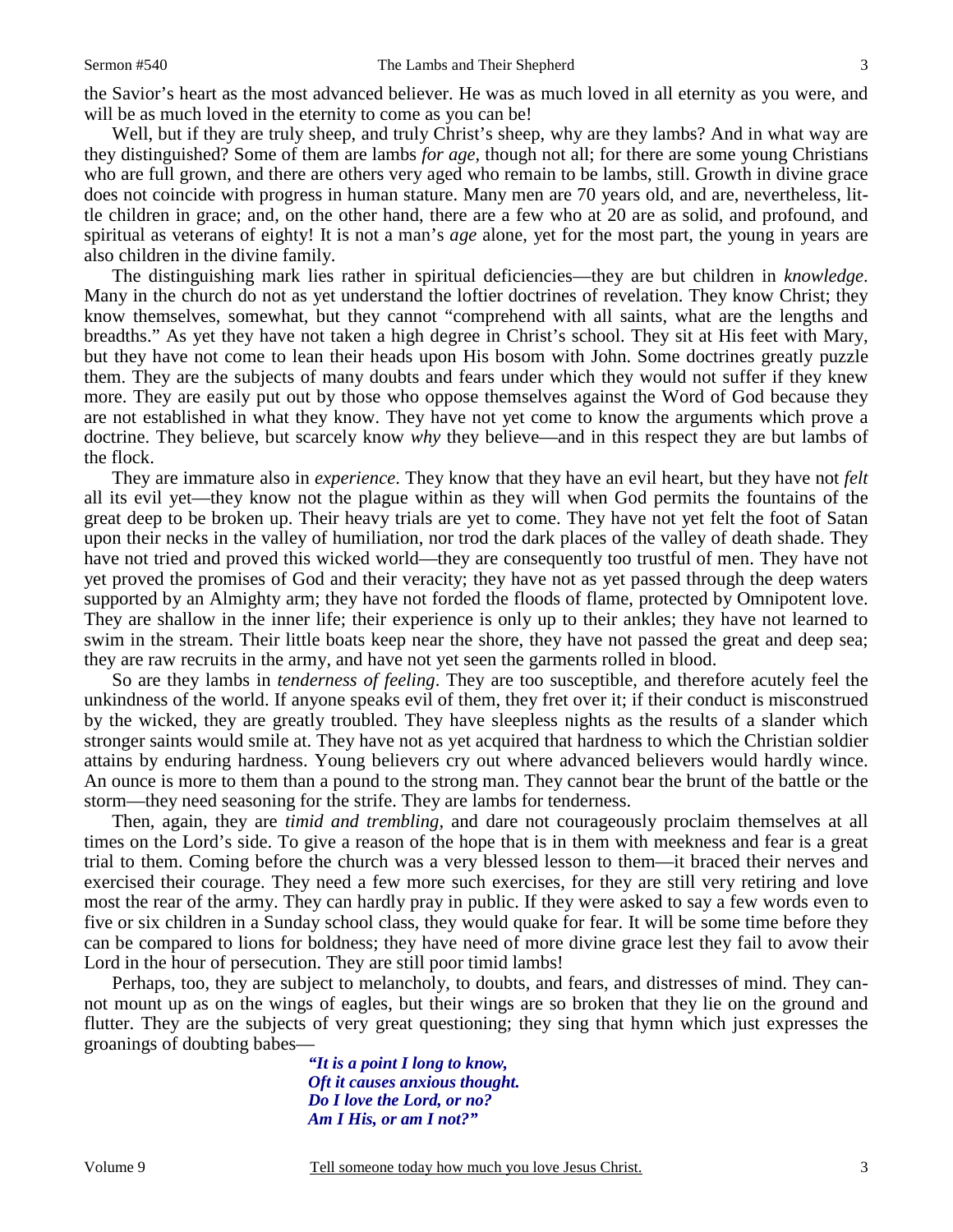When any trial assails them, how difficult it is for them! When a temptation assaults them, they do not yield to it, but it gives them very grievous pain, and costs them many struggles. They cannot even think of meeting Apollyon without feeling the blood fly from their cheeks for very fright! I might continue thus to describe the various weaknesses and infirmities of the lambs, but I must stop. Suffice it to say that everything which is needed to make them perfect Christians they already have; but they have it as yet in an immature and undeveloped state. Everything is there; but it is feeble. Their faith is yet a sapling and not a tree; their love is a spark, not a fire; their hope is a fledgling and not a full grown bird. In all respects they are immature—weak eyes, hands hanging down, feeble knees, and stammering tongue all show their need of more divine grace.

I will give you a picture of some of them, to bring them more before your mind. There is one dear lamb—a boy of 13 or fourteen. A pious mother has made that child the object of her constant prayers. He comes to a Sunday school class; he sits in the Tabernacle—it always gives me great joy to see so many lads and children come here—and I frequently notice that many of them are as attentive during the preaching of the Word as any of the older folks! Well, the Lord blesses the Word to that child while but 13 or fourteen. You know we have had the happiness of receiving several such into our Church. Now, as you look upon that curly-headed young soldier, you cannot but think of all the trouble which may befall him, and temptations that may assail him. I am sure there are neither mothers nor fathers in the whole Tabernacle who do not feel the tears welling up into their eyes. We begin to pray, "Lord, keep that lamb; preserve it safely." We think—I am afraid there is a little self-conceit about it—that a child is more in danger than we are; and our heart is moved to anxious prayer for it. What more melting sight than a child baptized into Jesus upon profession of its faith? May many such lambs be found among us!

Picture another. There are many such here, and thank God there is a dear mother in connection with this Church who nurses and nourishes them! I refer to the case of a young woman—father and mother are ungodly. She is out in a situation; she works and honorably toils. The grace of God has entered her heart, and there is something inexpressibly beautiful about her young piety—for she has had to forsake fond associations for Christ's sake. In the workroom they point at her as a religious girl—they give her a name of scorn; she bears it—she bears it cheerfully. But when we think of how she has to suffer every day, we may well be anxious. Perhaps there is poverty mingled with her other trials; and poverty has its temptations, and some of these are of the severest character. When we see these young women, and young men, too, thus exposed to perilous persecutions and cruel mockings, we number them with the lambs, and our heart is very anxious for them. We are glad to see them brought into the fold, but we rejoice with trembling. These are our jewels; these are the sheaves that we reap in our Master's fields; but when we recollect the temptations to which they are exposed, we look with pity upon these poor tempted ones, and thank our loving Jesus that there is a promise on purpose for them!

I might single out too, as another specimen, yonder aged woman. She has lived for 70 years without God and without Christ, knowing nothing beyond a formal religion; bearing "a name to live," but being truly "dead." And now, at last, in her old age, when the body is tottering, and the faculties feeble, she has found Christ, and she has come forward to be baptized. It has been our joy to receive some into church fellowship, who have passed the threescore years and ten allotted to human life, and have gone trembling down into the baptismal pool in obedience to their Lord! Seeing their infirmities, and the fact that much of the intellect is weakened—the eyes have become dim so that they cannot read, and the memory has become frail so that sermons do not profit them as they do younger persons—we look upon these as lambs, needing as they do so much of the gathering arm, and the nourishing bosom of the great Bishop and Shepherd of souls.

4 Shall I pause to describe one other? You know her well. She is a member of the church, but she thinks she ought not to be. In her fits of grief, she even writes to the pastor to tell him that she wishes he would put her out, for she is not a Christian; and yet, in a few days, she retracts the note, and begs him to forget it. She very seldom can read her title clear—in fact, she never did but once or twice—and that was on very bright sunshiny days when her soul was exceedingly glad. She is like Mrs. Much-Afraid in the castle; Giant Despair has shut her up in one of his dark dungeons, and frequently uses the crab-tree stick upon her until she has grown a sorrowful creature, indeed. We have a few brothers and sisters of the same spirit; they go limping and halting. We number these, too, among the lambs of the flock.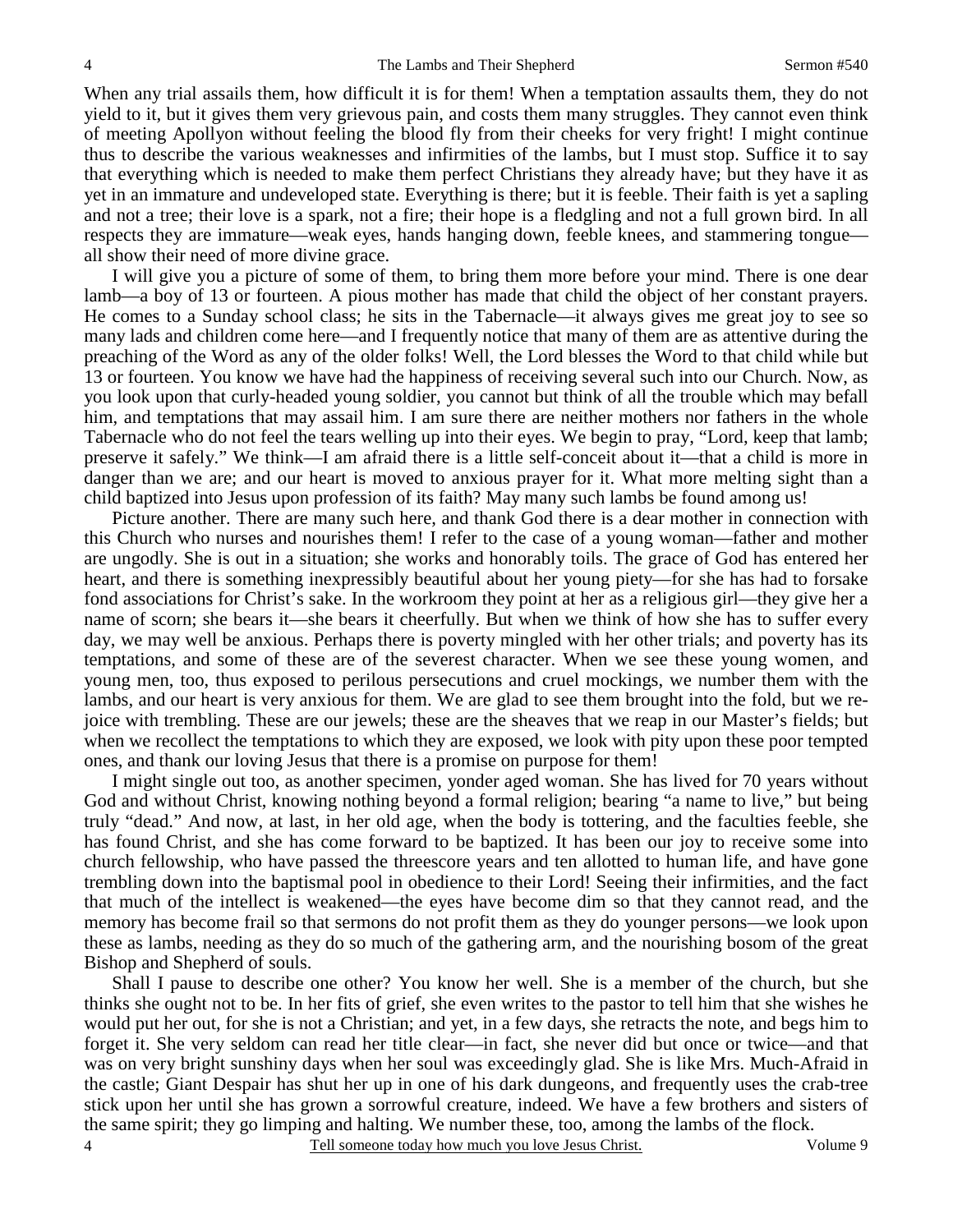I have given a too lengthy description, but you will not fail, from this time on, to very readily recognize the lambs. You will see that in all Christian Churches they make up a large proportion.

**II.** Let us come then, in the second place, to EXPRESS OUR FEARS CONCERNING THESE LAMBS OF THE FLOCK.

We are afraid for them, *because of the howling wolves there are about*. Some of us can bear to be laughed at. We have grown so used to it that it has become the atmosphere which we breathe! But we do pity these new beginners. We know the cruel mockings, which if they break not the bones, yet often break the heart—and we are afraid lest these lambs should turn back, lest they should say, "I cannot endure this," and so seek the warm side of the hedge, and forsake their Lord and Master. Yet more, we are afraid of another order of wolves—*the wolves in sheep's clothing—*those hypocrites, who by their bad living cause the poor lambs to stumble, and make them think that surely, religion must be a deception and a lie; and those other wolves—*doctrinal wolves—*full of all manner of error; we have them always prowling around our churches. There is the Antinomian, too glad to get hold of any young lamb he can seduce with his fawning *pretences* to love a free-grace gospel, and the freewill wolf, which drags some away from the truth of God, and wolves of all sorts that are continually trying to deceive, if it were possible, the very elect! We are afraid for these young ones, knowing how easily they are carried about by every wind of doctrine. We are equally alarmed, too, because of their association with *the goats*. There is *another* flock in the world—the devil's flock. It is not easy for a Christian to associate with the world without feeling the influence of it. We are afraid for some of the young ones, when they have to mingle in their work, and in their family associations with the baser sort. The worst form of ill association is an ungodly marriage! I do not know anything that gives me more satisfaction than to see our brothers and sisters, who have walked in the faith of God, united in marriage—the husband and the wife both fearing and loving God. It is a delightful spectacle, and is the best means of building up the church with a generation which shall fear the Lord. But a very fruitful source of ruin to church members is that of a young man or a young woman choosing an ungodly partner in life. They never can expect God's blessing upon it. They tell you, sometimes, they hope to be the means of their friend's conversion. They have no right to hope such a thing; it so seldom occurs! The much more likely thing is that the ungodly one will drag the other down to his level, than that the godly one shall pull the other up. We are fearful, I say, for the lambs—for we have marked some of them that were as earnest as they well could be, and apparently as loving to their Lord and Master, but another love came across their path, and where are they now? Perhaps the house of God sees them no longer, and the theater or the ball room is now their delight. When we think of some cases of this kind that have occurred, we do tremble for the lambs, and we lift up our hearts in prayer to God for them, that they may be kept, as kept they will be, if they are truly the Lord's!

Then we are jealous over the lambs, *because of the old lion*. We have some of us had to meet him face to face, and I do assure you I had sooner suffer any temptation that the world or the flesh can bring than to be tempted of the devil, for when Apollyon meets Christian in the valley, it is no child's play! A man needs to be the master of every heavenly weapon to get the victory there. Better to go 20 miles around, over hedge and ditch, than to have one conflict with Satan! There is nothing gained by it. Even should we overcome, we shall be wounded, and to our dying day will bear the scars of the terrible conflict. I can now remember one or two instances in which I have had to stand foot to foot with that archfiend, and though my soul has held her own through divine grace, I still look back upon those days of trial with sorrow, for there were blasphemous thoughts injected which I never can forget; there were fiery darts thrown at me, and though the barbed shafts have been drawn out, the wounds are still there. Would God it had been possible to have gone that road without contending with the fiend! We are afraid for you, young lambs, when we think of the lion.

We are even more concerned *when we think of the bear*. A flattering world hugs tightly. The lion tears, and rends, and rages—but the world—when it takes to loving, speaks, oh, so gently, and puts the thing so nicely! It loves the Christian—so it says. It is fashionable to be religious; it is a creditable thing to be a professor, and then the world says, "Come to my arms; I love you. Come and be one with me and be a Christian, too! Be not so Puritanical as to thrust me away." We are more afraid of the hugs of the bear than of the teeth of the lion!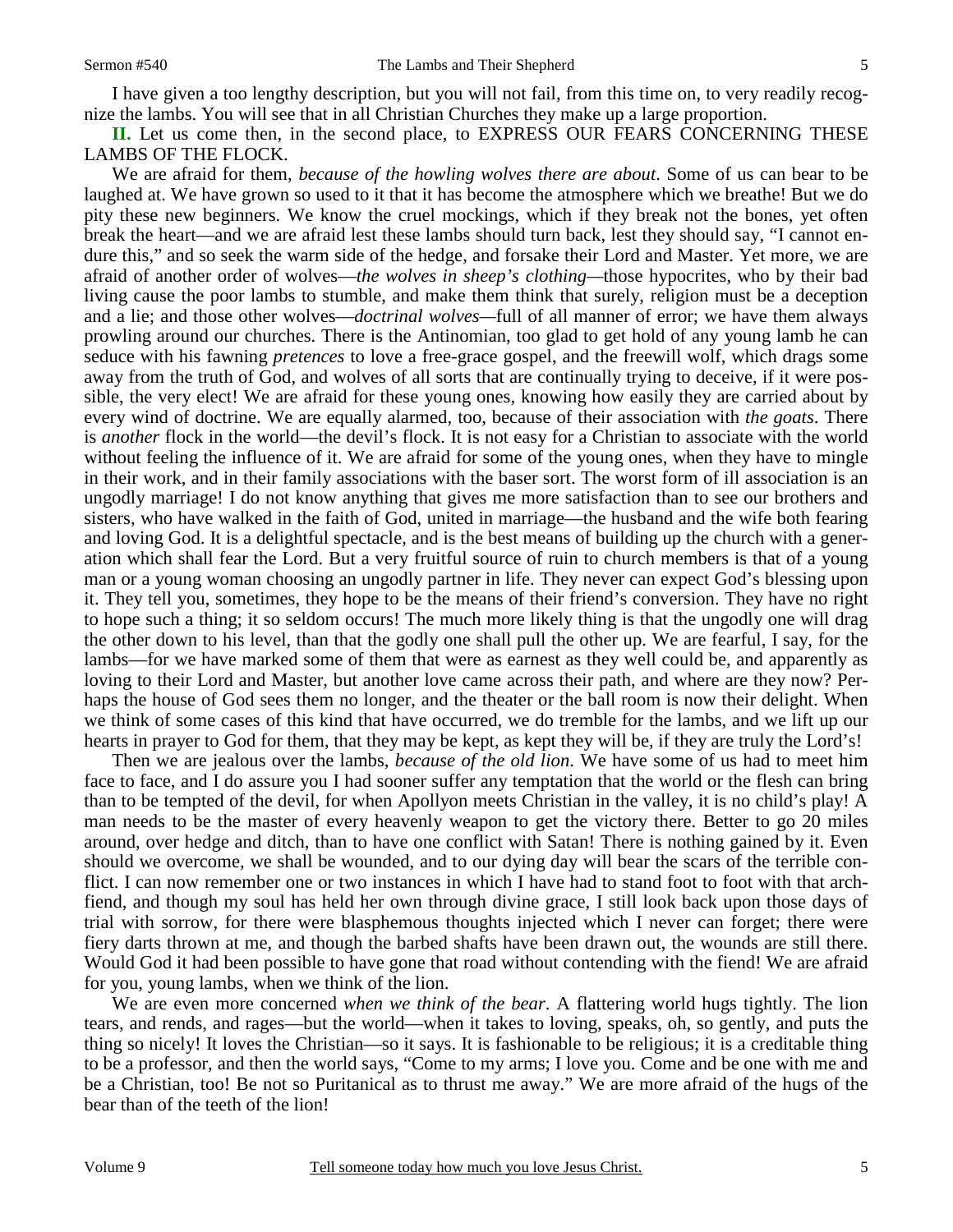When we put all these dangers together, we add to them the fact that lambs are subject to the same diseases which are incident to all sheep. They, too, get the foot-rot of weariness in the Ways of God. They begin to be slothful and sluggish in the Cause of God. They, too, suffer from coldness of heart, have a tendency to wander, and catch the stiff neck of pride. Dear lambs of the flock, those who have to see after you, and are God's under-shepherds, may well offer no apology when they say they tremble for you, and put up earnest prayers on your behalf!

**III.** In the third place let us REJOICE IN THE GOOD SHEPHERD. "He shall gather the lambs with His arm, and carry them in His bosom." *Who* is He of whom such gracious words are spoken? *Who* is He who cares so tenderly for lambs? Listen! These are the words of Isaiah—"Behold, the Lord God will come with strong hands, and His arm shall rule for Him: behold, His reward is with Him, and His work before Him. He shall feed His flock like a shepherd." So, then, it is the Lord Jehovah who comes forth to bless His people in this fashion! What condescension is here! The Lord God, the Eternal and Infinite, acts the part of a Shepherd! But let us read on. The words which follow the text may well astound you, when you see how our great God stoops from His loftiness to carry lambs in His bosom. "Who has measured the waters in the hollow of His hand, and meted out heaven with the span, and comprehended the dust of the earth in a measure, and weighed the mountains in scales, and the hills in a balance? Who has directed the Spirit of the Lord, or being His counselor has taught Him?......Behold, the nations are as a drop in a bucket, and are counted as the small dust of the balance: behold, He takes up the isles as a very little thing." And yet this same God who does all these things gathers lambs in His arms, and carries them in His bosom! I am sure we are not sufficiently sensible of the infinite love of God in stooping to consider us. Alas, that such condescension should be so unregarded! Remember, I pray you, that Infinite power engages to protect you, that inimitable affection sets itself on you, that wisdom which cannot err watches for your good, and that who never can be turned aside pledges to bless you! Why, that God should provide for such creatures as we are is some condescension; that He should think of them with a Father's heart is marvelous! "What is man that You are mindful of him, or the son of man that You visit him?" That He should carry that man, no, the *weakest* of such men, the lambs among this flock—that He should carry them in His arms! What shall I say to this? I will be silent on a theme which needs a more eloquent tongue than mine. Blessed be the name of such a gracious God. Brothers and sisters, rejoice in this tender Shepherd! Be confident, be grateful, be joyful, be thankful, be of good cheer always, for He it is who carries you is Jesus Christ!

*But why? Why* does He carry lambs in His bosom? First, because *He has a tender heart and any weakness at once melts Him*. If He sees a lamb, He stops as you would do if you are gentle of spirit. If He hears your sigh, your groan, or marks your ignorance or your feebleness—the very tenderness of His mind, even if there were nothing else—would compel Him to look upon you. But more, *it is His office* to consider the weak. For this it is that He was made a faithful high priest—that He might have compassion on the ignorant. For this it is that He became the mediator; He were nothing if He had not this—I mean to say that His office would be a mere sinecure, but a nominal thing, if there were no weak and feeble ones for Him to care for. Remember, too, that *He was a lamb* Himself once. What a mysterious fact! If a man could have been a lamb, and known a lamb's weakness, how would he sympathize with it! Our Jesus was and is the Lamb of God that takes away the sin of the world! He knows what strong temptations mean for He has felt the same. Do you inquire for more reasons why He carries them in His bosom? He *purchased them with blood!* He sees the marks of His passion upon each of them, and therefore He prizes them, and will not allow them to perish. *They are His property*. He is their proprietor. Another man's lamb He might not carry so carefully; but His own lamb, the gift of His Father, the purchase of His blood, the heritage of His reward—He must and will care for that!

Moreover, remember, *He is responsible for that lamb*. At Jacob's hand Laban required all the sheep, and at Jesus' hand every elect one will be required at the last. He is the surety of the everlasting covenant, and He is bound by covenant engagements to bring the many sons and daughters home to glory, and not to allow one whom His Father has given Him to perish by the way. Nor will He fail in His covenant, my beloved! He will be true to His pledge, and say at the last, "Here am I, and the flock committed to My care."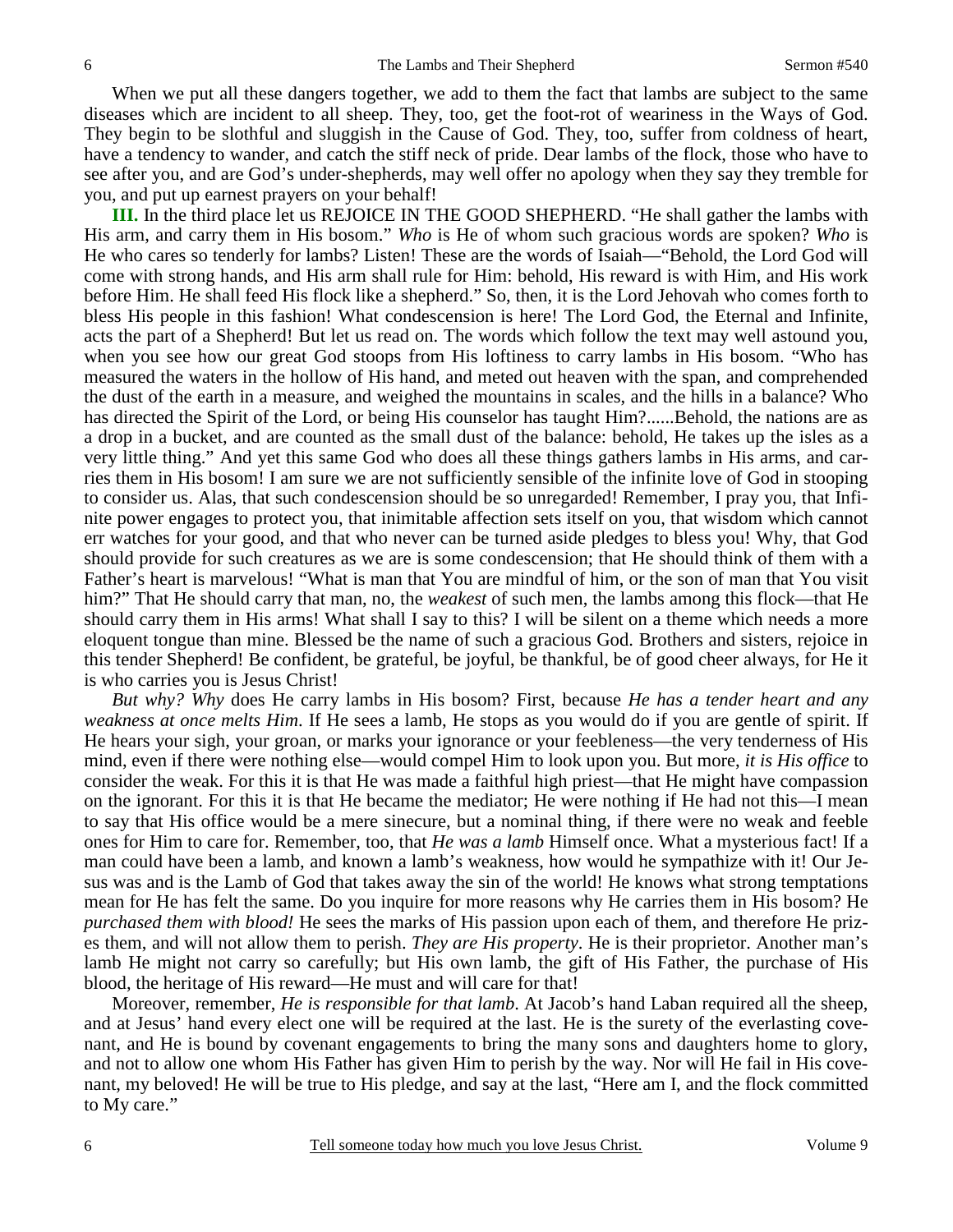Moreover, *they are all a part of His glory.* This flock will be as the jewels of His crown. If He lost one of them He would lose a part of His fullness, a part of His reward of His soul's travail, therefore will He never turn away His eyes from them, or His hands from doing them good, but He will preserve them to the end!

But *what* does He say He will do? He says, "He will *carry* them." How does He do that—how does Jesus carry weak saints? Sometimes He carries them by *not permitting them to endure much trouble*. "He tempers the wind to the shorn lamb;" He takes them up in the arms of providence, and carries them where there is no trouble. At other times they are carried in His arms by having some tender, *loving person* to take care of them. He carries them instrumentally. As Christiana and the other women had Mr. Great-Heart to kill the giants for them, so many saints are carried in the bosom of Christ Jesus by the loving care of some godly relative, or friend, or pastor. At other times, such lambs are carried by having an *unusual degree of love* given them, and consequently a large amount of joy, so that they bear up and stand fast. Though their knowledge may not be deep, they have great sweetness in what they do know. They may have but little to feed on, but that little is great from its nutritive power, and they have strong digestive powers given them by which they may even suck honey out of a rock, and oil out of a flinty rock. The little becomes much. The barley loaves and few small fishes are sufficient for the thousands of their necessities. Sometimes He carries them by giving them *a very simple faith*. Their faith may not be very strong, but it is very simple, and after all, I do not know whether I would not almost as soon have a *simple* faith as a strong faith, if the two could be divided. That simple faith which takes the promise just as it stands—may not fully comprehend its meaning—yet it believes it, and runs straight to Jesus with every trouble! That is very beautiful in a child. The child has no great extent of knowledge, and is not strong enough to defend itself, but what does it say when mistreated in the street? "I will tell Father." And so simple souls will go and tell their Father. They run to their big brother, the great Savior, and so the simplicity of their faith gives them an unusual degree of confidence, and they are carried in Jesus' bosom.

But to close this point, *how does He carry them?* He carries them in *His bosom—*not on His back that is how He carries *stray* sheep—He flings them over His shoulders rejoicing, but *they* do not rejoice, mind you! They will not rejoice, for they have wandered; they must be made to feel the weight of the crook, and they must pray, "Make the bones which You have broken to rejoice." But, "He carries *the lambs* in His bosom." Here is put forth, brothers and sisters, *boundless affection*. Could He put them in His bosom if He did not love them much? Where does the Father place the Son? He is in the bosom of the Father. Where did Abraham carry Lazarus? In his bosom. Where did Naomi bear her young grandson Obed? He was in her bosom. Where did the man in the parable put his little ewe lamb? In his bosom. Christ is boundless in His affection. Then there is *tender nearness*. How near to a man is that which is in His bosom! Here you see the Lord Jesus Christ does not put His people at a distance from Himself, so that He has to stretch out His hands for them, but He keeps them near; He needs not stretch out His hands at all; so near are they that they could not possibly be nearer! Then it is a *hallowed familiarity*. lambs, when put into the bosom, having no intellect, cannot therefore learn anything; but the lambs of Christ's flock, whenever they ride in Christ's bosom, talk with Him; they tell Him all their secrets, and He tells them His. "The secret of the Lord is with them who fear Him; and He will show them His covenant." Oh, there are some precious love passages between Christ and His weak ones when they are snugly housed in His bosom! It is almost profanity to talk of the union and communion, the fellowship and converse, the delightful interchange of everything that is sweet and loving between Christ and His chosen ones in His bosom! And then, dear friends, you must not fail to remember that there is *perfect safety*. The dear ones in His bosom—who can hurt them? They must hurt the Shepherd first. How can they get the lamb out of the Shepherd's arms? Must they not cut off the Shepherd's arms before they can hurt the lamb? Must they not smite Him through His body before they can kill the creature whom He embraces? How safe you are, O weak believers! You are borne up on eagles' wings; the shot must pierce the parent bird before it can reach you; the devil must destroy your Shepherd before he can slay you. Here is comfort! Oh, what a soft place to ride! How warm! Oh, how the warmth of the Shepherd's heart cheers His lambs! The warmth of Jesus, and the delightful comfort of His presence shall be enjoyed by you—the